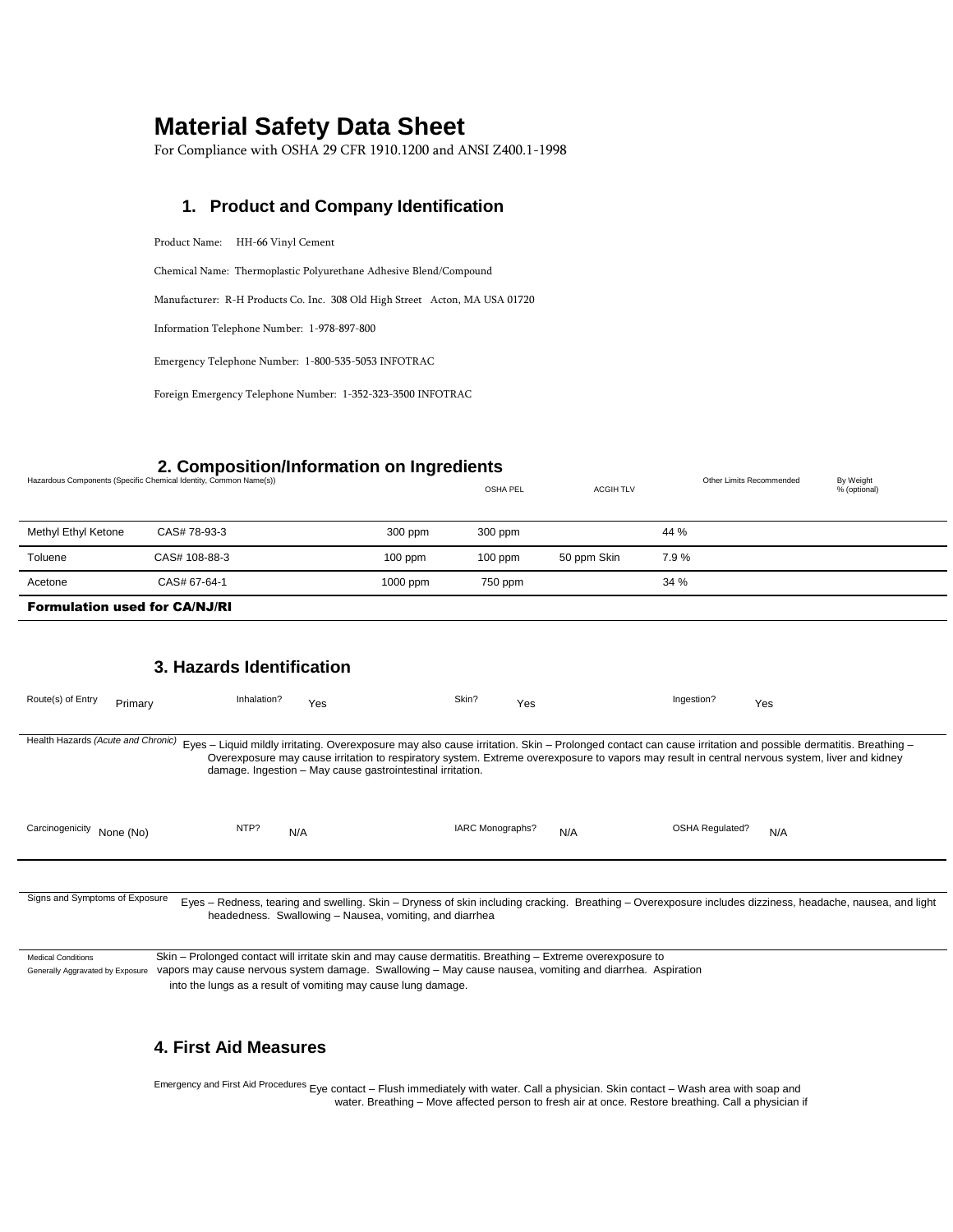difficulties persist. If swallowed – DO NOT INDUCE VOMITING. Call a physician. Give water to victim. If vomiting occurs, prevent aspiration into lungs by lowering head between knees.

#### **5. Fire Fighting Measures**

| <b>Extinguishing Media</b><br>______________ | FOAM, DRY CHEMICAL, CO2 |  |  |
|----------------------------------------------|-------------------------|--|--|

Special Fire Fighting Procedures Fire Fighters should be equipped with self-contained breathing apparatus when fighting fires involving this material.

Unusual Fire and Explosion Hazards Extremely Flammable. Overheated, closed container near a fire could explode due to pressure buildup.

#### **6. Accidental Release Measures**

Steps to Be Taken in Case Material Is Released or Spilled Extinguish all sources of ignition in area. Collect spilled material and place in a closed container for disposal or salvage.

#### **7. Handling and Storage**

Precautions to Be Taken in Handling and Storing Keep away from heat; open flames and sparks. Use and store with adequate ventilation to prevent vapor buildup. Vapors released by product can easily ignite.

Other Precautions Avoid contact with skin and eyes. Avoid prolonged breathing of vapors. Keep container closed when not in use. KEEP OUT OF REACH OF CHILDREN

## **8. Exposure Control/Personal Protection**

Respiratory Protection *(Specify Type)* If exposure exceeds occupational exposure limits use a NIOSH approved respirator to prevent overexposure. Per 29 CFR 1910.134 CCROV or SA types recommended. Ventilation Local Exhaust Should be used to maintain exposure below TLV(s) Special Explosion proof ventilation maybe required to control vapor concentrations. Mechanical *(General)* Should be used to maintain exposure below TLV(s) Other<sub>N/D</sub> Protective Gloves Impervious gloves; (for Solvent) Eye Protection Chemical goggles or safety glasses Other Protective Clothing or Equipment Work apron to avoid contact with personal clothing and skin. Work/Hygienic Practices Keep area clean. Wash hands thoroughly after working with product.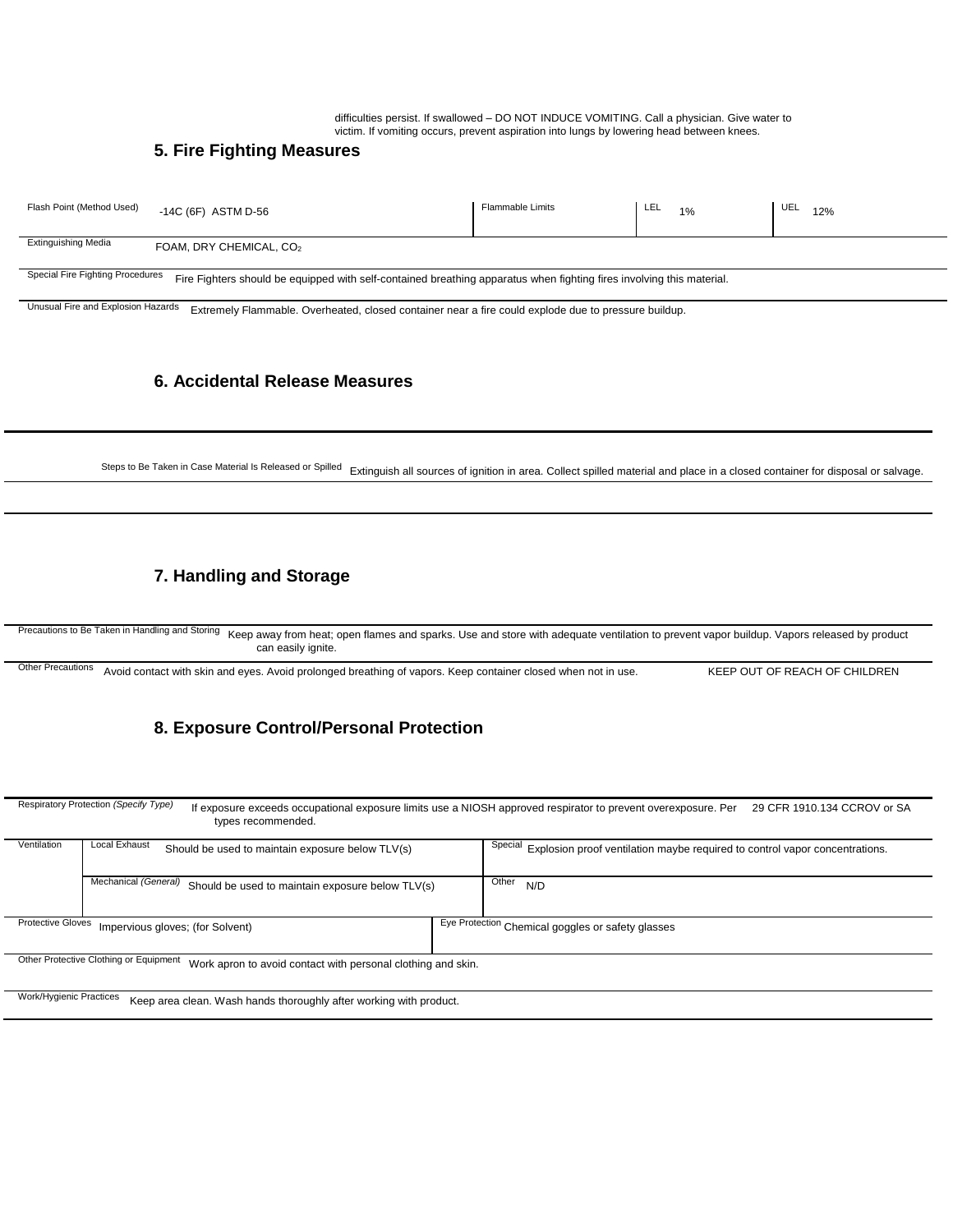# **9. Physical and Chemical Properties**

| <b>Boiling Point</b><br>Acetone (Component) | $132^{\circ}$ F | Specific Gravity ( $H_20 = 1$ )      | Approx. .88 |  |
|---------------------------------------------|-----------------|--------------------------------------|-------------|--|
| Vapor Pressure (mm Hg) at $68^{\circ}$ F    | Not established | <b>Melting Point</b>                 | N/D         |  |
| Vapor Density ( $AIR = 1$ )                 | Heavier         | Evaporation Rate (Butyl Acetate = 1) | Slower      |  |
| Solubility in Water                         |                 |                                      |             |  |

Solubility in Water Insoluble in water

Appearance and Odor Normal Physical State: Clear Liquid with Strong Aromatic Odor/sharp mint like fragrance

# **10. Stability and Reactivity**

| Stability | Unstable |                | <b>Conditions to Avoid</b> |
|-----------|----------|----------------|----------------------------|
|           |          |                |                            |
|           | Stable   | $\sqrt{}$<br>⋏ | N/A                        |
| $\sim$    |          |                |                            |

Incompatibility *(Materials to Avoid)*  Oxidizing Agents

Hazardous Decomposition or Byproducts CO<sub>2</sub> and CO when subjected to flames or excessive heat

| Hazardous<br>Polymerization | May Occur      |                        | <b>Conditions to Avoid</b> |
|-----------------------------|----------------|------------------------|----------------------------|
|                             | Will Not Occur | $\sqrt{}$<br>$\lambda$ | N/A                        |

#### **11. Toxicological Information**

Route(s) of Entry: Skin contact, inhalation, eye contact and ingestion. Irritant. No other data.

#### **12. Ecological Information**

## **No data available**

## **13. Disposal Considerations**

Waste Disposal Method Dispose in accordance with local and current U.S. E.P.A. regulations.

U.S. E.P.A. Hazardous Waste Number: D001 (Ignitable) (MEK -1/91 D:035)